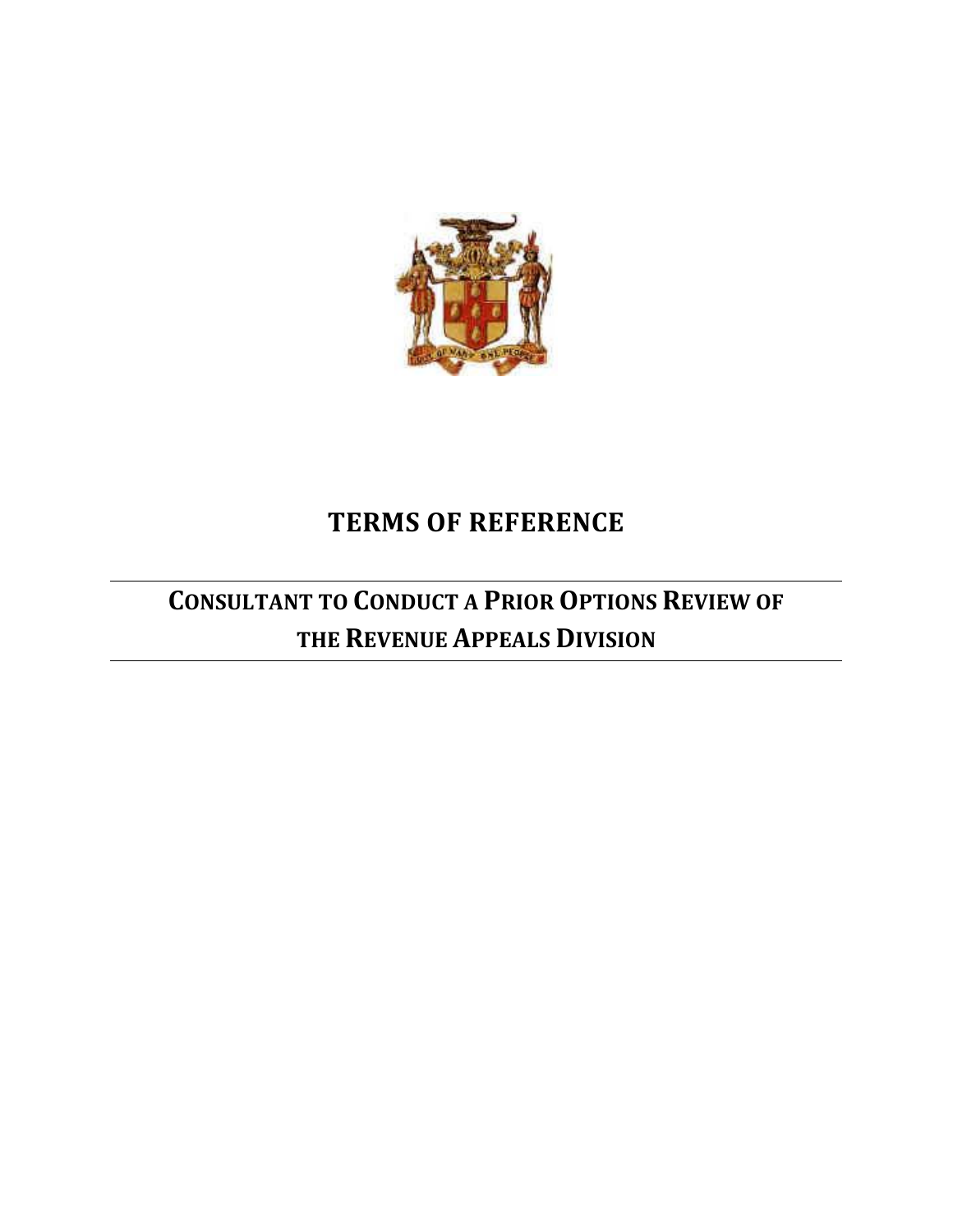# **TERMS OF REFERENCE**

# **Conduct a Prior Options Review**

#### **1. SERVICES REQUIRED**

The Government of Jamaica (GoJ) represented by the Ministry of Finance and the Public Service (MoFPS), seeks proposals from competent Consultants to undertake a Prior Options Review for the Revenue Appeals Division.

#### **2. BACKGROUND**

Jamaica is the third largest island in the Caribbean, with an area of 11,000-square kilometres (km2) and an estimated population of 2.83 million people (52% of which reside in urban areas). While Jamaica remains the fifth largest economy in the Caribbean, over the last two decades GDP growth has failed to keep pace with population growth, resulting chiefly in higher rates of unemployment and social fragmentation than previous years, greater dependence on commodity imports and higher reliance on remittances and tourism. The Jamaican economy has also been experiencing a gradual structural transformation. This has involved the gradual decline of the manufacturing sector and the concomitant increasing contribution to GDP of the service industries, particularly tourism.

The GOJ has adopted a proactive approach, through public sector transformation, to address the challenging economic and fiscal situation in order to regain macroeconomic stability and return to a sustainable path of growth and development. The recent establishment of the Public Sector Implementation Team in late 2016 by Prime Minister, the Most Honourable Andrew Holness, is aimed at accelerating public sector transformation to make all government entities leaner, more efficient, flexible, responsive and accountable.

The World Bank's Doing Business Report 2016 has ranked Jamaica's economy in the top ten most improved economies worldwide. Jamaica has also improved its ranking in the Latin America and the Caribbean region. Despite Jamaica having also shown an improvement on the Transparency International Corruption Perception index between 2014 and 2015, corruption is still a prevalent and pervasive threat to good governance and economic stability. The National Security Policy cites corruption as one of the Tier 1 – Clear and Present Danger – High Impact – High Probability- threats to national security and **economic, institutional and social structures**.

The World Economic Forum, Global Competitiveness Report 2005-2015, cites **corruption** as one of the elements that detract from the First of Twelve Pillars of Competitiveness. The report<sup>1</sup> describes "*competitiveness* as the *set of institutions, policies, and factors that determine the level of productivity of a country"* and goes on to say that:

 $2 | P a g e$  $1$  http://reports.weforum.org/global-competitiveness-report-2014-2015/wp-content/blogs.dir/54/mp/image-cache/site/e/weforumlogo.dd4714f8927c3bdad11178c6164f0bcc.png"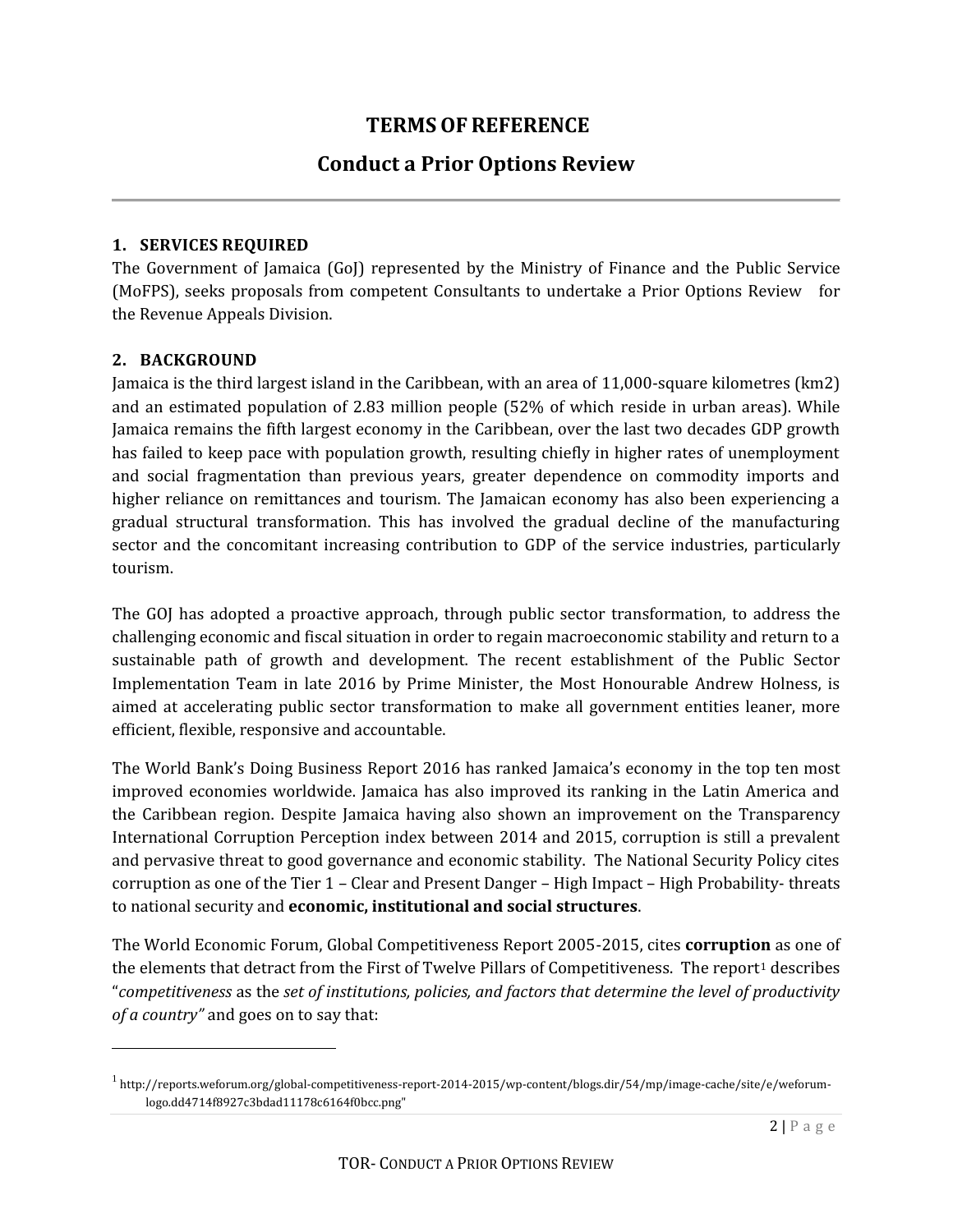*"The quality of institutions has a strong bearing on competitiveness and growth. It influences investment decisions and the organization of production and plays a key role in the ways in which societies distribute the benefits and bear the costs of development strategies and policies. For example, owners of land, corporate shares, or intellectual property are unwilling to invest in the improvement and upkeep of their property if their rights as owners are not protected. "*

*"The role of institutions goes beyond the legal framework. Government attitudes toward markets and freedoms and the efficiency of its operations are also very important: excessive bureaucracy and red tape, overregulation, corruption, dishonesty in dealing with public contracts, lack of transparency and trustworthiness, inability to provide appropriate services for the business sector, and political dependence of the judicial system impose significant economic costs to businesses and slow the process of economic development.*

*In addition, the proper management of public finances is critical for ensuring trust in the national business environment. Indicators capturing the quality of government management of public finances are therefore included here to complement the measures of macroeconomic stability captured in pillar 3."*

The Ministry of Finance and the Public Service, through the completion of a Strategic Review in December 2013, in addition to other work, has recognized these and other factors, including corruption as threats to being able to fulfill its role and mandate and that there needs to be institutional strengthening of the entities within the Ministry which have a significant role to play in this area.

The Revenue Appeals Division along with The Financial Investigations Division, The Revenue Protection Division, and The Public Accountability Inspectorate Division are the major players within the Ministry that carry out this role in distinctly different ways and to different extents but nonetheless each plays a critical part in ensuring fairness, accountability, good governance and that the rule of law is encouraged and maintained. It is critical that each institution is adequately and properly positioned to be able to perform its functions in an effective, efficient and cost effective manner.

Whilst the Financial Investigations Division, the Revenue Protection Division and the Public Accountability Inspectorate Division carry out key functions in enforcing legal provisions relating to anti-money laundering, terrorism financing, anti-corruption, revenue protection and inform public sector governance and accountability legislation, The Revenue Appeals Division plays a key role in Tax Management as the division reviews and adjudicates cases with an aim to resolving taxation disputes. As such, the Ministry requires that a Prior Options Review be conducted on the Revenue Appeals Division to consider and determine the most appropriate status and legal identity that will provide the best value for money to the public.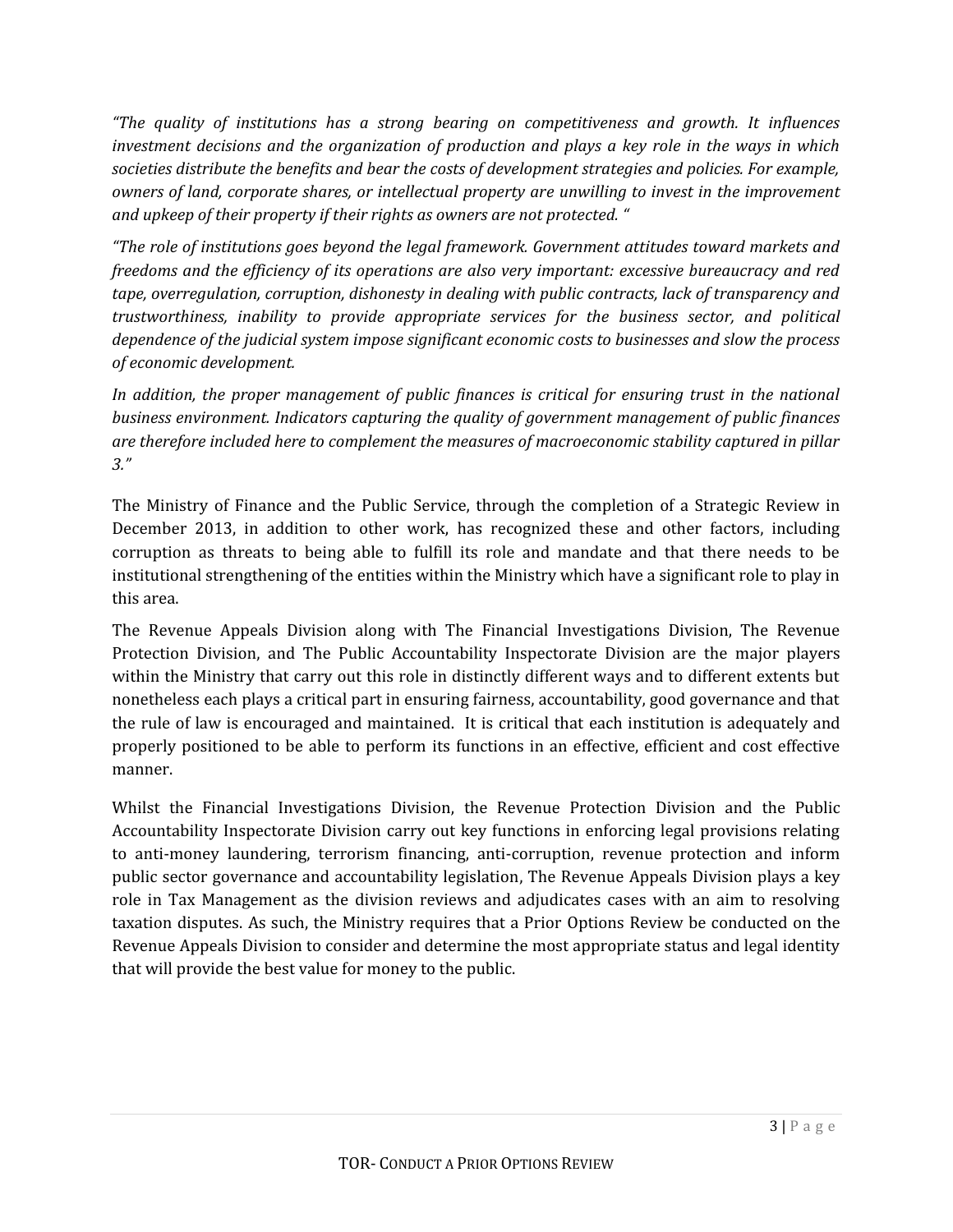#### **2.1 REVENUE APPEALS DIVISION**

The Taxpayers Appeals Department (TAD), now Revenue Appeals Division (RAD) was established as a department of government in 1999 under the Revenue Administration Act (RAA) to create a means by which taxpayers could avoid the cost and lengthy delays of litigation in the Revenue Court. However, TAD was not a separate and independent entity from the then Tax Administration Directorate, reporting directly to the Director General of Tax Administration. This was contrary to international best practices of having an impartial entity to resolve tax disputes. As at April 1, 2011, by way of an amendment to the RAA, on recommendation from the International Monetary Fund (IMF) and as a part of the overall tax reform programme, the TAD began reporting to the Financial Secretary within the Ministry of Finance thereby giving the department complete autonomy from the Tax Administration Directorate. In March 2011 drafting instructions were issued to the Chief Parliamentary Counsel to draft legislation establishing the Revenue Appeals Division. The Revenue Appeals Division Act, 2015 came into effect as at August 4, 2015.

The principal function of facilitating the determination of appeals by taxpayers against decisions of Revenue Commissioners regarding their revenue liability under the revenue laws remains the same and is clearly articulated in section 4 of the Act. While the legislation itself has brought many positives, specifically the expansion of the Commissioner's powers and flexibility in how these powers may be executed, the entity, while divorced from Tax Administration Jamaica (TAJ) and the Jamaica Customs Agency (JCA), is only semi-independent due to its divisional status. Section 3 of the Revenue Appeals Division Act establishes the Revenue Appeals Division as "a **division** of the Ministry with responsibility for finance". This is therefore still not entirely in keeping with international standards.

TAJ and JCA are now semi-autonomous and executive agencies, respectively. The RAD reviews the work of these entities and issues rulings on the appropriateness and legality of decisions which are issued by these agencies. It therefore requires that the entity executing such a revenue appellate function should be structured with a similar level of autonomy or higher. The ideal would be for the entity to be a department of government thereby removing any perception of bias and to instil confidence in its impartiality; fairness at the highest standard. While the division adjudicates without influence from the FS or the Minister, its independence is susceptible to legal challenge.

ing factor<br>ne of the<br> $\frac{4 | P}{a}$  g e Additionally, the effective and efficient delivery of high quality decisions in relation to revenue disputes requires specialised skills and expertise in the area of revenue law and procedure, and international accounting and auditing principles and practices. This is due to the intensive review, examination and analysis of case files, parties' submissions and the law that goes into drafting each decision that is issued by the RAD. The organisational structure must therefore be parallel to and/or higher than management levels within TAJ and JCA, as was the case under its previous dispensation. The SEG classification, under which the technical officers of the RAD are currently appointed as a result of the aforementioned changes does not provide for such, thereby making it challenging to recruit suitable talent for the organisation. It has also acted as a demotivating factor for existing staff, which can negatively impact service delivery and efficiency. Thus one of the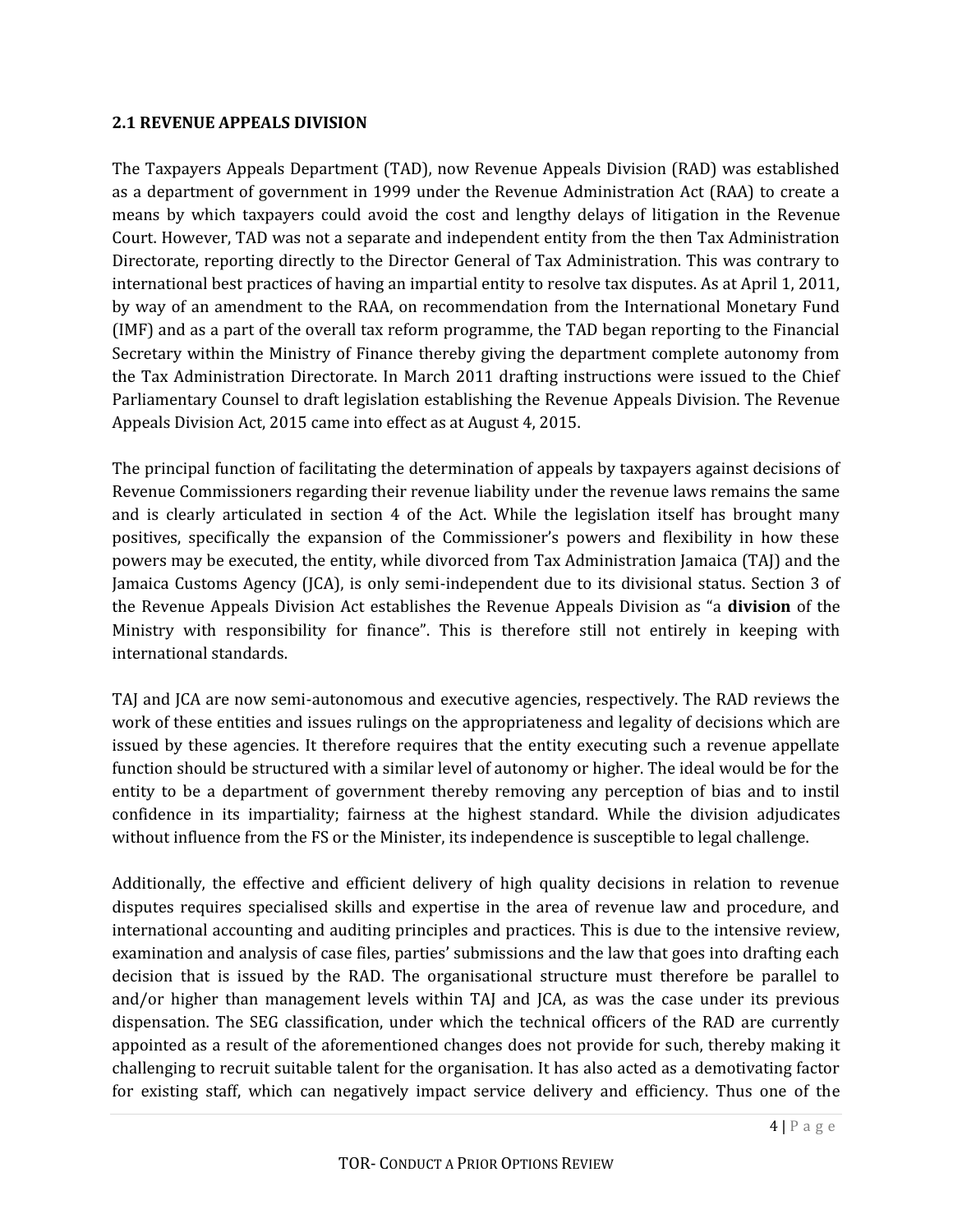objectives of the RAD reform, the timely issuance of decisions, is therefore compromised. These anomalies must be reviewed with a view to addressing them.

# **3. OBJECTIVES OF CONSULTANCY**

The purpose of this assignment is to conduct a Prior Options Review. The Review will determine the most effective and efficient institutional and management arrangement for the functions of the RAD. At the end of the assignment the Ministry will be able to determine:

- 1. If the current institutional and administrative structures are in keeping with the applicable legislative arrangements;
- 2. If the functions performed by the Division are suitably anchored in the Strategic Mandate of the Ministry;
- 3. The best strategic, institutional, administrative, and operational arrangements for the achievement of stated goals of the RAD.

## **4. SCOPE OF WORK**

In fulfilling the requirements of these Terms of Reference, the Consultant will support the Programme Management Office of the Ministry in the second stages of the transformation process.

Specifically for this assignment, the Consultant will be required to:

- 4.1. Conduct a Prior Options Review which should:
	- 4.1.1.Undertake a review of the functions within the division to decide on the most effective and efficient arrangements for service delivery; The Consultant will be required to:
		- a) Review the Ministry's existing vision, mission and strategic objectives in relation to its overall mandate to determine strategic alignment with the division;
		- b) Identify and facilitate the development of an output map and value chain for the division;
		- c) Review the specific legislation, regulations and policies around the division to determine if they support the current thinking and operations of the entity and make recommendations for amendments, if required;
		- d) Review the operations of the division to identify activities that support or do not support its mandate, and determine organisational overlaps and duplications that may exist among the wider portfolio or with other GOJ entities;
		- e) Recommend organisational changes based on findings and international best practice;
		- the GoJ s<br> $5 | P \text{ a } g e$ f) Identify the best arrangement for the provision of support services (human resource management, office services, etc.) for the division in light of the GoJ's intention to promulgate the delivery of the shared services model;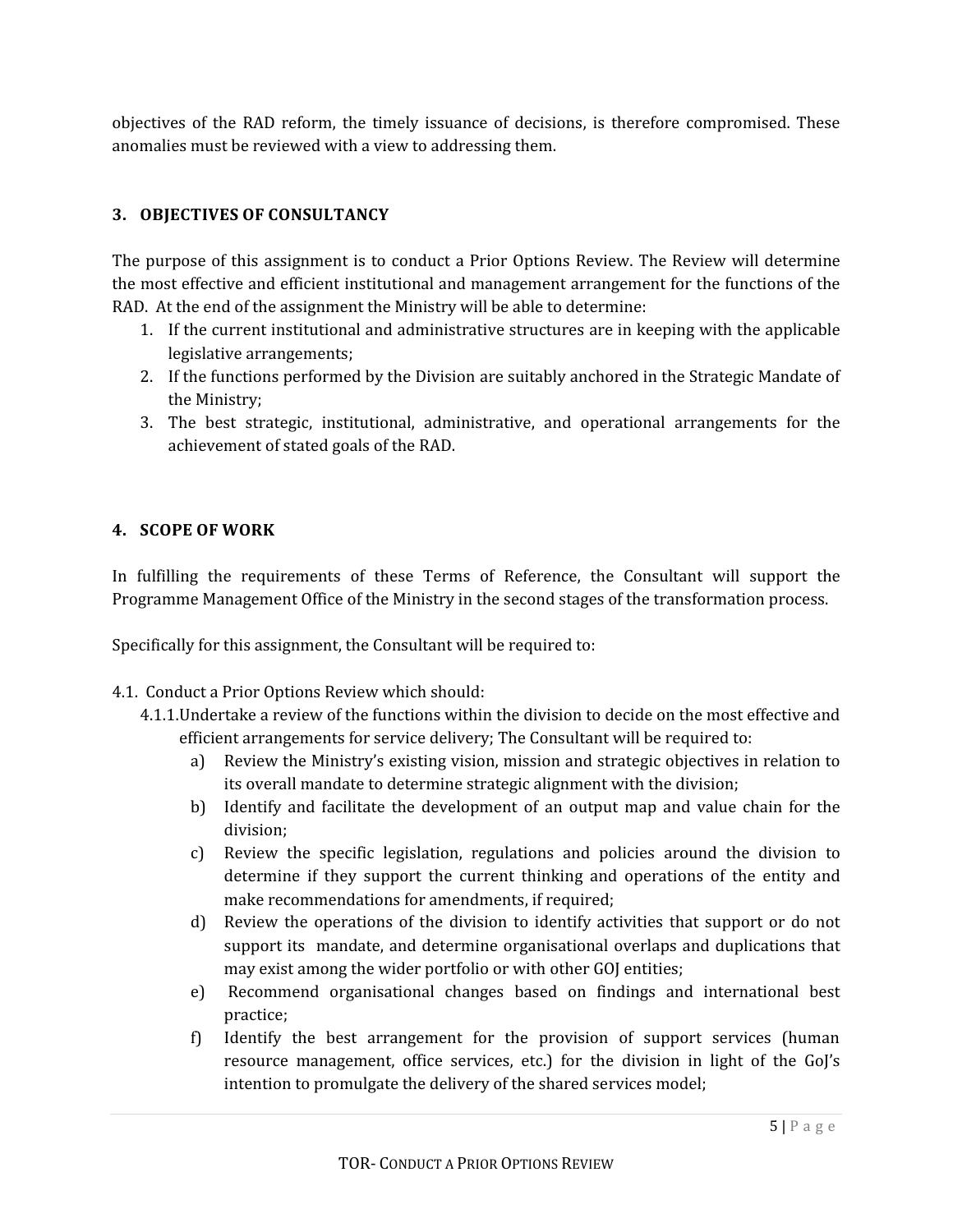- g) Analyse the Strengths, Challenges, Opportunities and Threats (SCOT Analysis) of the division as well as the Ministry in relation to its current operations and performance;
- h) Conduct consultations with key stakeholders within the division, in the Ministry and across the public service to determine client views of the services of the entity;
- i) In light of the mission, strategic objectives, stakeholder consultations and the SCOT analysis, review the appropriateness of the current operating model and make recommendations where necessary;
- j) Develop a draft framework documenting the key required skills and competencies with clear identification of any new skills and competencies that would arise under the recommended operational model;
- k) Prepare a Prior Options Report, documenting the findings and analysis with accompanying recommendations, the rationale and value for money implications of the recommendation; and, any related implementation risks.

# **5. METHODOLOGY**

The exercise to be undertaken by the Consultant will be informed by this Terms of Reference, the Preliminary Assessment already conducted, the Technical and Financial Proposals received from the Consultant, and any negotiations conducted following the selection of the Consultant.

The Consultant will be required to prepare a detailed methodology and work plan indicating how the objectives of the assignment will be achieved, and the support required from the Ministry.

# **6. KNOWLEDGE TRANSFER**

Building capacity of the PMO, RAD and Corporate Services Division and transfer of skills is a critical objective of this assignment. The Consultant's role will be to support the PMO so that the staff who take part in the Transformation process, are able to contribute to and 'own' the systems and procedures produced, and decisions made, and consequently develop the skills to sustain the new organisation.

The Consultant should so structure the project as to include components which will enable the transfer of certain skills. A specific plan for skills transfer and capacity development will be a requirement of the assignment. The capacity building and skills transfer should take place in the Prior Options Review and will be with a view to enable the Ministry to extend the Transformation and to continue to effect the transformation of government.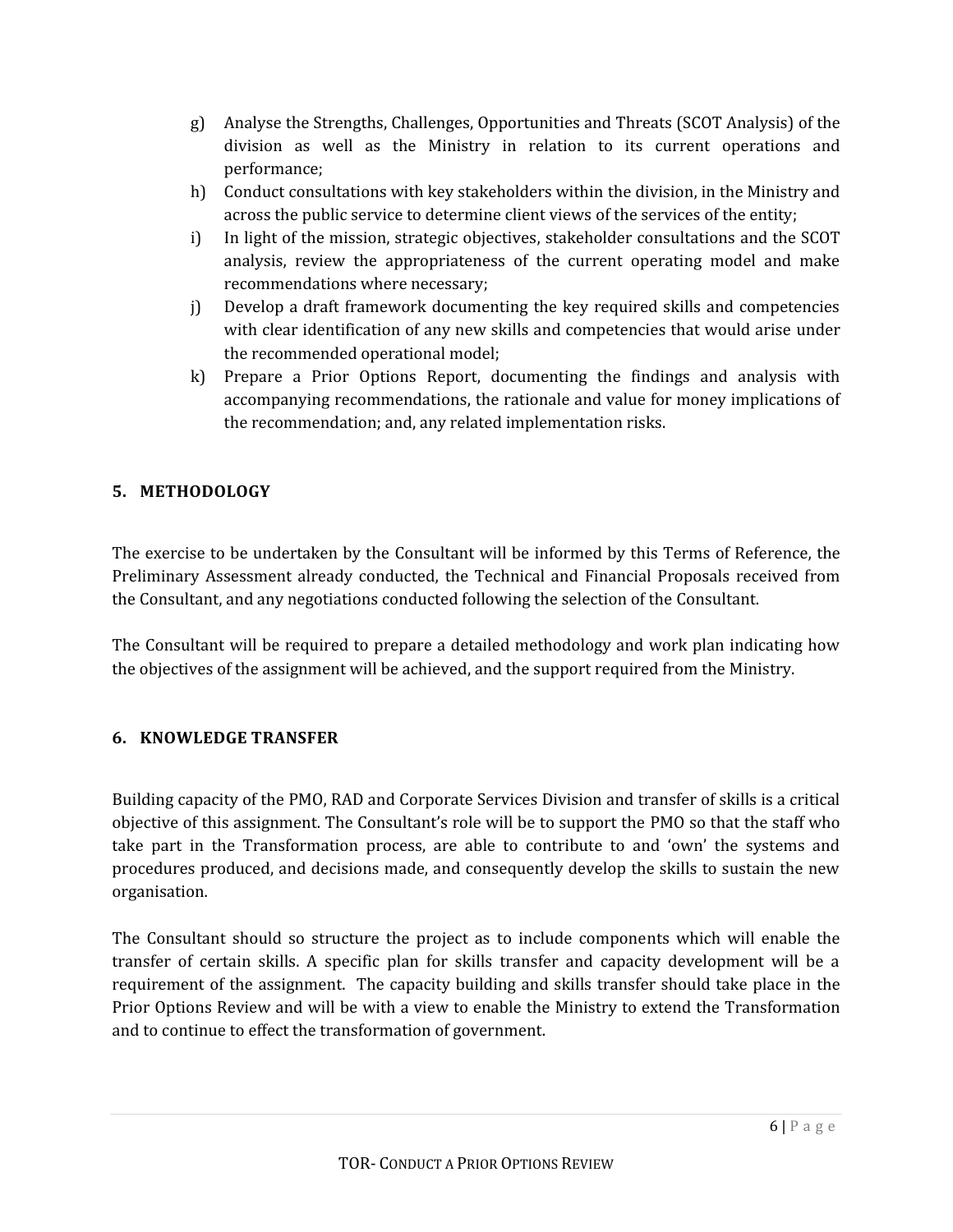#### **7. DELIVERABLES**

| <b>Key Deliverable</b> |                                                                                            | <b>Proposed</b><br><b>Timeline</b>                 | <b>Standard For Delivery</b>                                                                                                                                                                                                                                                                 |
|------------------------|--------------------------------------------------------------------------------------------|----------------------------------------------------|----------------------------------------------------------------------------------------------------------------------------------------------------------------------------------------------------------------------------------------------------------------------------------------------|
| $\mathbf{1}$ .         | Work Plan and<br>associated Gantt<br>Chart outlining the<br>assignment to be<br>undertaken | 2 weeks after<br>signing of the<br><b>contract</b> | A time-bound Work Plan in Microsoft Word identifying<br>activities, methodology and required resources, this<br>should be linked to a Gantt outlining tasks, duration and<br>start and end dates. The format of the document should<br>be agreed prior to submission.                        |
| 2.                     | Draft Prior<br>Options Report<br><b>RAD</b>                                                | To be<br>determined<br>by workplan                 | The report should include at a minimum:<br>Recommendations for the institutional arrangements<br>$\bullet$<br>for the entity;<br>Advantages and disadvantages in term of service<br>$\bullet$<br>delivery and efficiency;<br>Risk analysis in relation to implementation issues<br>$\bullet$ |
| 3.                     | <b>Finalised Prior</b><br>Options Report                                                   | Two(2) weeks<br>prior to end of<br>contract        | Changes agreed should be reflected in the final report.<br>Submitted within the timeframe agreed.                                                                                                                                                                                            |

### **8. PROJECT MANAGEMENT AND ACCOUNTABILITY**

#### **8.1. "Sign-off" Procedure**

A Technical Working Group will be established to oversee the Transformation process in the Division. Deliverables will be considered certified as satisfactory when they are accepted by the Technical Working Group, and the Deputy Financial Secretary Technical Coordination based on the defined and agreed performance standards for delivery.

### **9. QUALIFICATIONS**

The Consultant is required to have the following minimum qualifications:

- 1. At least a Master's degree in a field related to Public Sector Governance and Management; Strategic Management or Organisational Development;
- 2. At least 10 years' experience in institutional analysis and diagnosis and in developing and implementing Public Sector modernisation strategies, with particular experience in governance, public administration and management, organisation and management of central government institutions;
- <sup>7</sup> <sup>|</sup> P a g e 3. Familiarity with the operations, best practices, priorities and business processes of investigative and quasi-judicial entities to include knowledge of dispute resolution mechanisms;